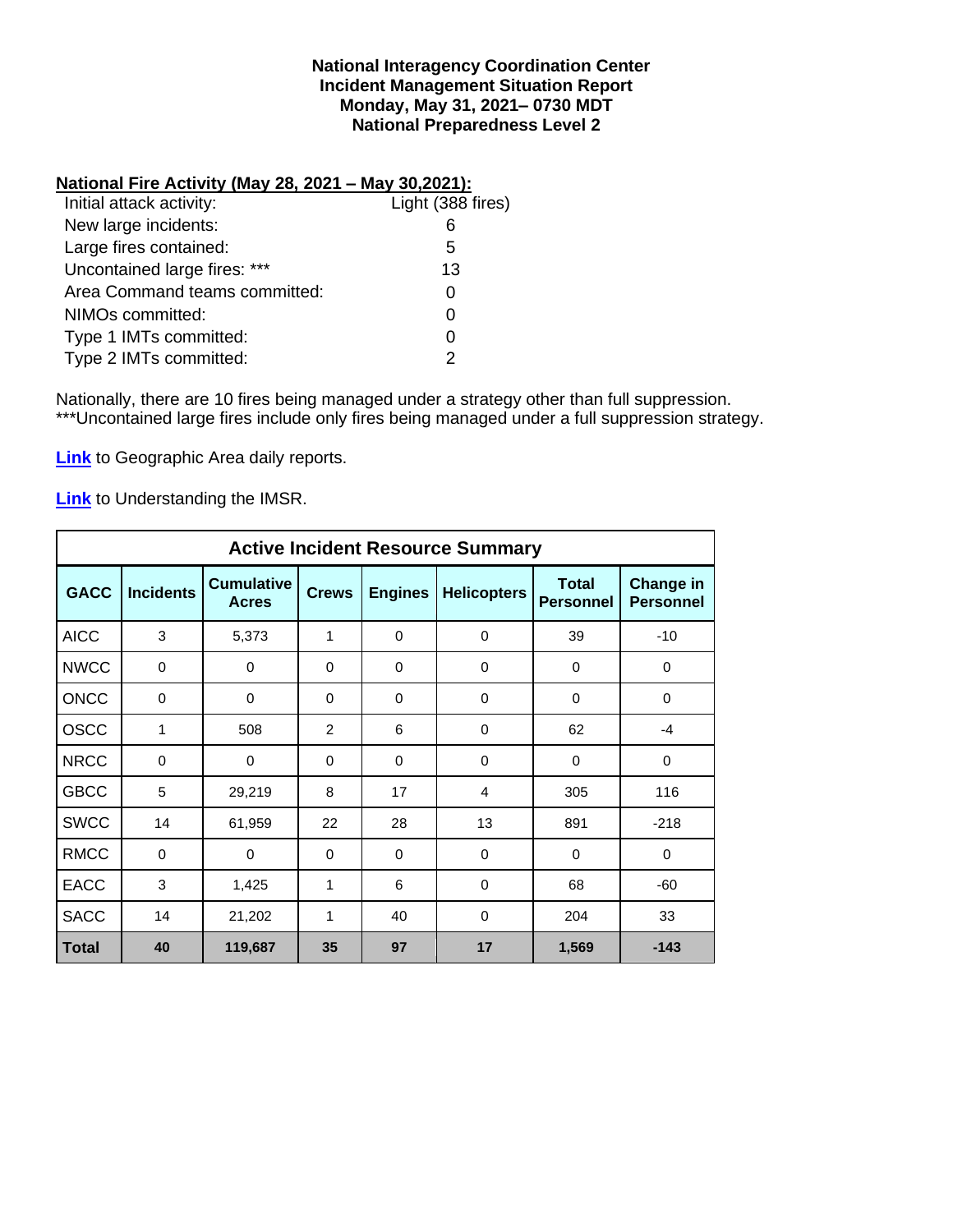| Southwest Area (PL 3)    |    |
|--------------------------|----|
| New fires:               | 32 |
| New large incidents:     |    |
| Uncontained large fires: |    |
| Type 2 IMTs committed:   |    |

**Sycamore Canyon**, Papago Agency, BIA. IMT2 (SW Team 4). Fifteen miles southeast of Sells, AZ. Grass and brush. Minimal fire behavior with backing, creeping and smoldering. Structures threatened.

**\* Courthouse**, Central District, Arizona DOF. Thirteen miles southwest of Tonopah, AZ. Grass and chapparal. Active fire behavior with group torching, flanking and backing.

**Warren**, Coronado NF, USFS. Nine miles south of Portal, AZ. Grass and brush. Minimal fire behavior with smoldering.

**McDonald Tank**, Fort Apache Agency, BIA. Twenty-five miles southeast of Whiteriver, AZ. Timber, brush and grass. Minimal fire behavior with creeping, smoldering and single tree torching. Structures threatened. Area and road closures in effect. Reduction in acreage due to more accurate mapping.

**Dog**, Guadalupe Mountains NP, NPS. Thirty-four miles southwest of Whites City, NM. Timber and grass. Minimal fire behavior with smoldering. Structures threatened. Area and trail closures in effect.

**Eicks**, Soccorro District, New Mexico DOF. Nine miles northeast of Cloverdale, NM. Grass and brush. No new information.

| Incident Name      | Unit                                                                                                     | <b>Size</b> |       | $\frac{9}{6}$ | Ctn/ | Est        | Personnel |      |                | <b>Resources</b> |                | <b>Strc</b> | \$\$       | Origin     |
|--------------------|----------------------------------------------------------------------------------------------------------|-------------|-------|---------------|------|------------|-----------|------|----------------|------------------|----------------|-------------|------------|------------|
|                    |                                                                                                          | Acres       | Chge  |               | Comp |            | Total     | Chge | Crw            | Eng              | <b>Heli</b>    | Lost        | <b>CTD</b> | Own        |
| Sycamore<br>Canyon | AZ-PPA                                                                                                   | 1,858       | 0     | 40            | Ctn  | 6/1        | 257       | 45   | 4              | 5                | 4              | 0           | 2.8M       | <b>BIA</b> |
| * Courthouse       | AZ-A4S                                                                                                   | 1,072       | ---   | 40            | Ctn  | 5/31       | 36        | ---  | 3              | 3                | 0              | 0           | 150K       | ST         |
| Warren             | AZ-CNF                                                                                                   | 1,400       | 0     | 50            | Ctn  | 6/8        | 84        | -44  | $\overline{2}$ | 4                | $\overline{2}$ | 0           | 3M         | FS.        |
| McDonald Tank      | AZ-FTA                                                                                                   | 3,550       | $-26$ | 58            | Ctn  | 7/4        | 167       | 3    | 5              | 5                | 5              | 0           | 1.3M       | <b>BIA</b> |
| Dog                | <b>TX-GUP</b>                                                                                            | 1,959       | 0     | 23            | Ctn  | 7/1        | 59        | 27   | 0              | 2                |                | 0           | 654K       | <b>NPS</b> |
| <b>Eicks</b>       | NM-N3S                                                                                                   | 941         | ---   | 90            | Ctn  | <b>UNK</b> | 27        | ---  | 0              | $\overline{2}$   |                | 0           | 400K       | <b>ST</b>  |
| <b>Boggy Creek</b> | AZ-ASF                                                                                                   | 2,945       | ---   | 70            | Ctn  | 6/12       | 54        | ---  | 2              | 3                | 0              | 0           | 530K       | FS.        |
|                    | Large Fires Being Managed with a Strategy Other Than Full Suppression Without a Type 1 or 2 IMT Assigned |             |       |               |      |            |           |      |                |                  |                |             |            |            |
| Drummond           | NM-GNF                                                                                                   | 425         | 295   | $\Omega$      | Comp | 8/10       | 70        | 2    | $\overline{2}$ | 2                | $\Omega$       | 0           | 260K       | FS.        |
| Johnson            | NM-GNF                                                                                                   | 26,446      | ---   | $\Omega$      | Comp | 7/15       | 69        | ---  |                | $\Omega$         |                | 0           | 610K       | <b>FS</b>  |
| Doagy              | NM-GNF                                                                                                   | 12,785      | 0     | 86            | Comp | 7/6        | 9         | -6   | 0              | 1                | 0              | 0           | 1.1M       | <b>FS</b>  |
| Cuervito           | NM-SNF                                                                                                   | 1,621       | 0     | 95            | Comp | <b>UNK</b> | 59        | 0    | 2              | 4                | 0              | 0           | 980K       | <b>FS</b>  |

**Boggy Creek**, Apache-Sitgreaves NF, USFS. Fifteen miles southwest of Alpine, AZ. Timber and grass. No new information.

GNF – Gila NF, USFS SNF – Santa Fe NF, USFS

#### **Great Basin Area (PL 1)**

| New fires:               | 19 |
|--------------------------|----|
| New large incidents:     |    |
| Uncontained large fires: |    |

**\* Goat Springs**, Central Area, Utah DOF. Forty miles west of Eureka, UT. Grass and timber. Minimal fire behavior with creeping and smoldering. Structures and Sage-grouse habitat threatened.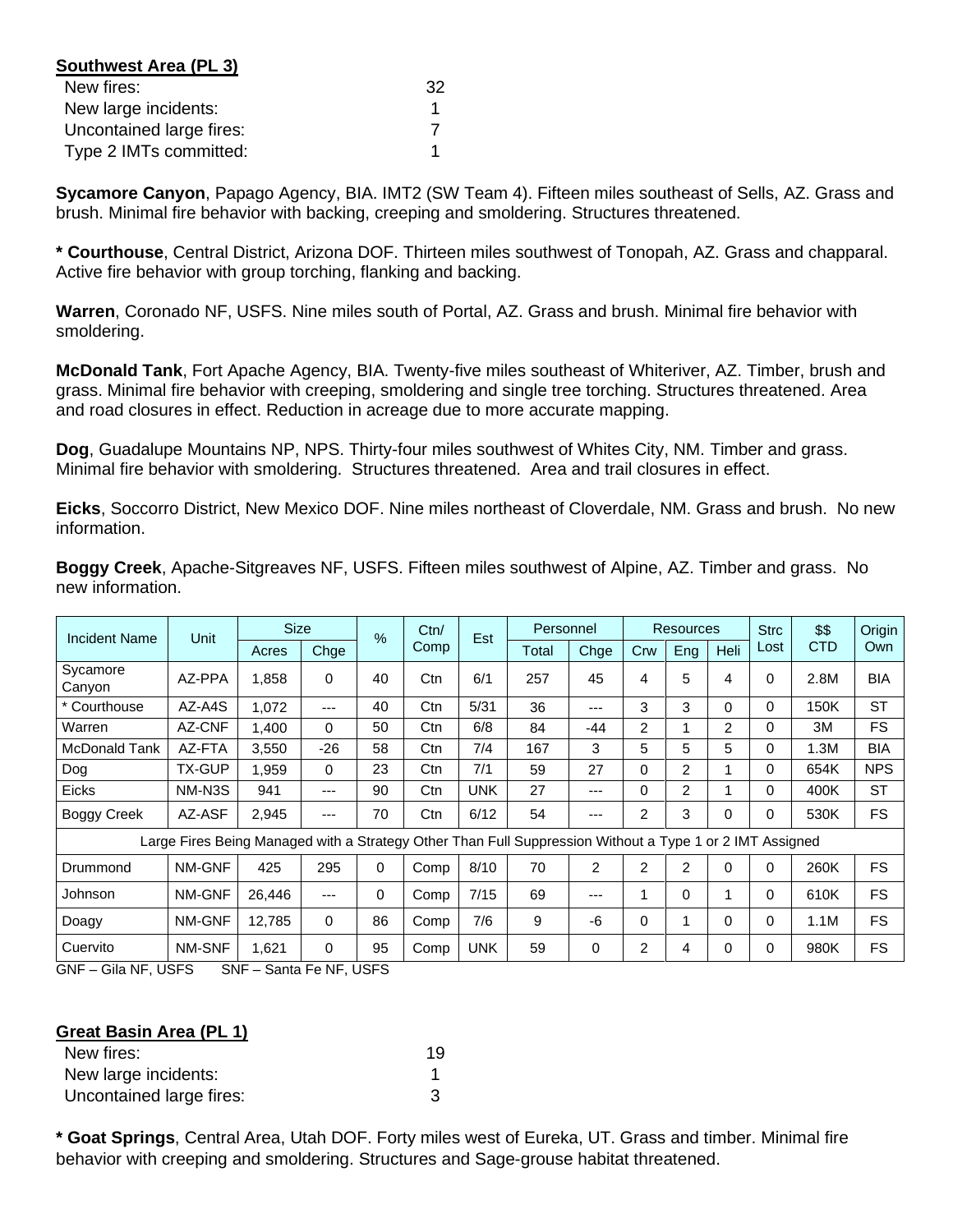**Wilson Creek**, Ely District Office, BLM. Fifteen miles northeast of Pioche, NV. Timber and brush. Moderate fire behavior with group torching, isolated torching and creeping. Structures and communication infrastructure threatened.

**Four Mile**, Payette NF, USFS. Twelve miles southwest of Yellow Pine, ID. Timber and brush. Minimal fire behavior.

| <b>Incident Name</b>                    | Unit                                                                                                     | <b>Size</b> |       | $\%$ | Ctn/ | Est        | Personnel |       | <b>Resources</b> |     |      | <b>Strc</b> | \$\$       | Origin     |
|-----------------------------------------|----------------------------------------------------------------------------------------------------------|-------------|-------|------|------|------------|-----------|-------|------------------|-----|------|-------------|------------|------------|
|                                         |                                                                                                          | Acres       | Chge  |      | Comp |            | Total     | Chge  | Crw              | Ena | Heli | Lost        | <b>CTD</b> | Own        |
| * Goat Springs                          | UT-SCS                                                                                                   | 444         | $---$ | 50   | Ctn  | 6/2        | 112       | $--$  | 3                | 6   |      | ⌒           | 500K       | <b>ST</b>  |
| <b>Wilson Creek</b>                     | NV-ELD                                                                                                   | 1.536       | 0     | 40   | Ctn  | 6/5        | 167       | $-24$ | 5                | 5   | າ    |             | 900K       | <b>BLM</b> |
| <b>Four Mile</b>                        | <b>ID-PAF</b>                                                                                            | 803         | 0     | 94   | Ctn  | 6/6        | 5         | 0     |                  | 0   | 0    |             | 19K        | FS         |
|                                         | Large Fires Being Managed with a Strategy Other Than Full Suppression Without a Type 1 or 2 IMT Assigned |             |       |      |      |            |           |       |                  |     |      |             |            |            |
| Cherrywood                              | NV-NTE                                                                                                   | 26.431      | $---$ | 75   | Comp | <b>UNK</b> | 2         | $--$  | $\Omega$         |     | 0    | 5           | 2.5M       | <b>DOE</b> |
| NTE - Nevada National Security Site DOE |                                                                                                          |             |       |      |      |            |           |       |                  |     |      |             |            |            |

NTE – Nevada National Security Site, DOE

| Eastern Area (PL 3)      |    |
|--------------------------|----|
| New fires:               | 17 |
| New large incidents:     |    |
| Uncontained large fires: |    |

**\* School Forest**, Minnesota DNR. Two miles northeast of Bagley, MN. Timber. Active fire behavior. Residences threatened.

| <b>Incident Name</b> | Unit   |       | <b>Size</b> | $\%$ | Ctn/<br>Est |       | Personnel |       | <b>Resources</b> |     |      | <b>Strc</b> | \$\$       | Origin |
|----------------------|--------|-------|-------------|------|-------------|-------|-----------|-------|------------------|-----|------|-------------|------------|--------|
|                      |        | Acres | Chge        |      | Comp        |       | Total     | Chge  | Crw              | Eng | Heli | ∟ost        | <b>CTD</b> | Own    |
| * School Forest      | MN-MNS | 100   | $---$       | 80   | Ctn         | UNK   | 61        | $---$ |                  |     |      |             | 150K       | ST     |
| Colfax               | MI-MIS | 378   |             | 100  | Ctn         | $---$ | ູ         | $-28$ |                  |     |      |             | 75K        | ST     |

MIS – Michigan DNR

## **Southern Area (PL 1)**

| New fires:               | 148 |
|--------------------------|-----|
| New large incidents:     |     |
| Uncontained large fires: |     |
| Type 2 IMTs committed:   |     |

IMT 2 (NC Red Team) has been assigned to support initial attack efforts in North Carolina.

**Fort Mudge #2**, Georgia Forestry Commission. Nine miles southwest of Hoboken, GA. Southern rough. Active fire behavior.

**\* Cemex**, Florida Forest Service. One mile northwest of Brooksville, FL. Tall grass. Moderate fire behavior. Last narrative report unless significant activity occurs.

**\* Bobcat**, Florida Forest Service. Twenty-nine miles west of Coral Springs, FL. Short grass. Active fire behavior. Last narrative report unless significant activity occurs.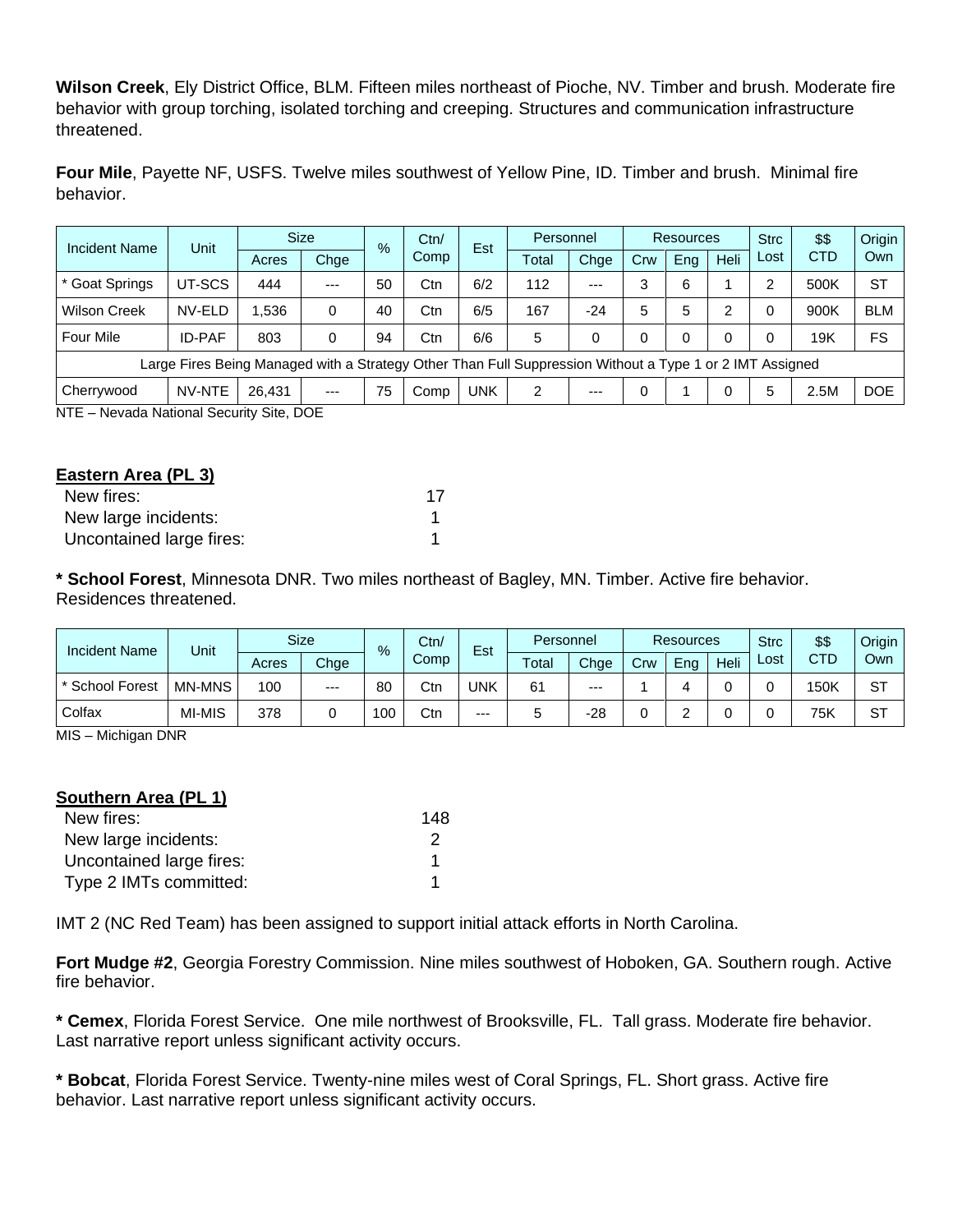| Incident Name                                                                                            | Unit          | <b>Size</b> |          | $\%$ | Ctn/<br>Comp | Est   | Personnel      |       |     | <b>Resources</b> |             | <b>Strc</b> | \$\$       | Origin    |
|----------------------------------------------------------------------------------------------------------|---------------|-------------|----------|------|--------------|-------|----------------|-------|-----|------------------|-------------|-------------|------------|-----------|
|                                                                                                          |               | Acres       | Chge     |      |              |       | Total          | Chge  | Crw | Eng              | <b>Heli</b> | Lost        | <b>CTD</b> | Own       |
| Fort Mudge #2                                                                                            | GA-GAS        | 583         | 265      | 70   | Ctn          | 6/5   | 14             | -4    | 0   | 0                | $\Omega$    | 0           | 47K        | <b>ST</b> |
| Large Fires Being Managed with a Strategy Other Than Full Suppression Without a Type 1 or 2 IMT Assigned |               |             |          |      |              |       |                |       |     |                  |             |             |            |           |
| * Cemex                                                                                                  | <b>FL-FLS</b> | 600         | $---$    | 80   | Comp         | 6/1   | 20             | $---$ |     | 6                | $\Omega$    | ი           | <b>NR</b>  | <b>ST</b> |
| * Bobcat                                                                                                 | <b>FL-FLS</b> | 16,000      | $---$    | 25   | Comp         | UNK   | $\overline{2}$ | $--$  | 0   | 4                | $\Omega$    |             | <b>NR</b>  | <b>ST</b> |
| Queens 2                                                                                                 | <b>FL-FLS</b> | 160         | $---$    | 85   | Comp         | 5/31  | 16             | $---$ |     | 2                | $\Omega$    | 61          | 40K        | <b>ST</b> |
| Avenir                                                                                                   | <b>FL-FLS</b> | 585         | $\Omega$ | 95   | Comp         | $---$ | $\overline{2}$ |       |     | 0                | $\Omega$    | 0           | 25K        | <b>ST</b> |
| 14 <sup>th</sup> Avenue                                                                                  | <b>FL-FLS</b> | 900         | $\Omega$ | 100  | Comp         | ---   | 3              | $-10$ | 0   |                  | $\Omega$    | ົ           | 126K       | <b>ST</b> |

# **Alaska Area (PL 1)**

| New fires:               |  |
|--------------------------|--|
| New large incidents:     |  |
| Uncontained large fires: |  |

# **\* Kongishluk Bay**, Southwest Area, Alaska DOF. Grass and brush. Minimal fire behavior with smoldering.

| <b>Incident Name</b> | Unit   |       | <b>Size</b> |     | Ctn/<br>$\%$ |       | Personnel |       | Resources |     |      | <b>Strc</b> | \$\$ | Origin    |
|----------------------|--------|-------|-------------|-----|--------------|-------|-----------|-------|-----------|-----|------|-------------|------|-----------|
|                      |        | Acres | Chge        |     | Comp         | Est   | Total     | Chge  | Crw       | Eng | Heli | Lost        | CTD  | Own       |
| * Kongishluk<br>Bay  | AK-SWS | .350  | $---$       |     | Ctn          | 6/5   | 11        | $---$ |           |     |      |             | 65K  | <b>ST</b> |
| <b>Pilot Point</b>   | AK-SWS | 3.750 | 0           | 100 | Ctn          | $---$ | 26        | 0     |           |     |      |             | 251K | ST        |
| Kiktat Island        | AK-SWS | 254   | 74          | 100 | Ctn          | $---$ | 23        | ົ     |           |     |      | 10          | 218K | <b>ST</b> |

# **Southern California Area (PL 2)**

| New fires:               | 79 |
|--------------------------|----|
| New large incidents:     |    |
| Uncontained large fires: |    |

| Incident Name | Unit                                       | Size<br>Personnel<br>Ctn/<br>-<br>%<br>Est | <b>Resources</b> |     |      | <b>Strc</b> | \$\$  | Origin |     |     |      |      |     |           |
|---------------|--------------------------------------------|--------------------------------------------|------------------|-----|------|-------------|-------|--------|-----|-----|------|------|-----|-----------|
|               |                                            | Acres                                      | Chge             |     | Comp |             | Total | Chge   | Crw | Ena | Heli | Lost | CTD | Own       |
| Mile          | $T^{\wedge}$<br>$\sim$ $\sim$<br>UA-<br>◡└ | 508                                        |                  | 100 | Ctn  | $--$        | 62    |        | -   |     |      |      | 75K | oт<br>ا ت |

TCU – Tuolumne-Calaveras, Cal Fire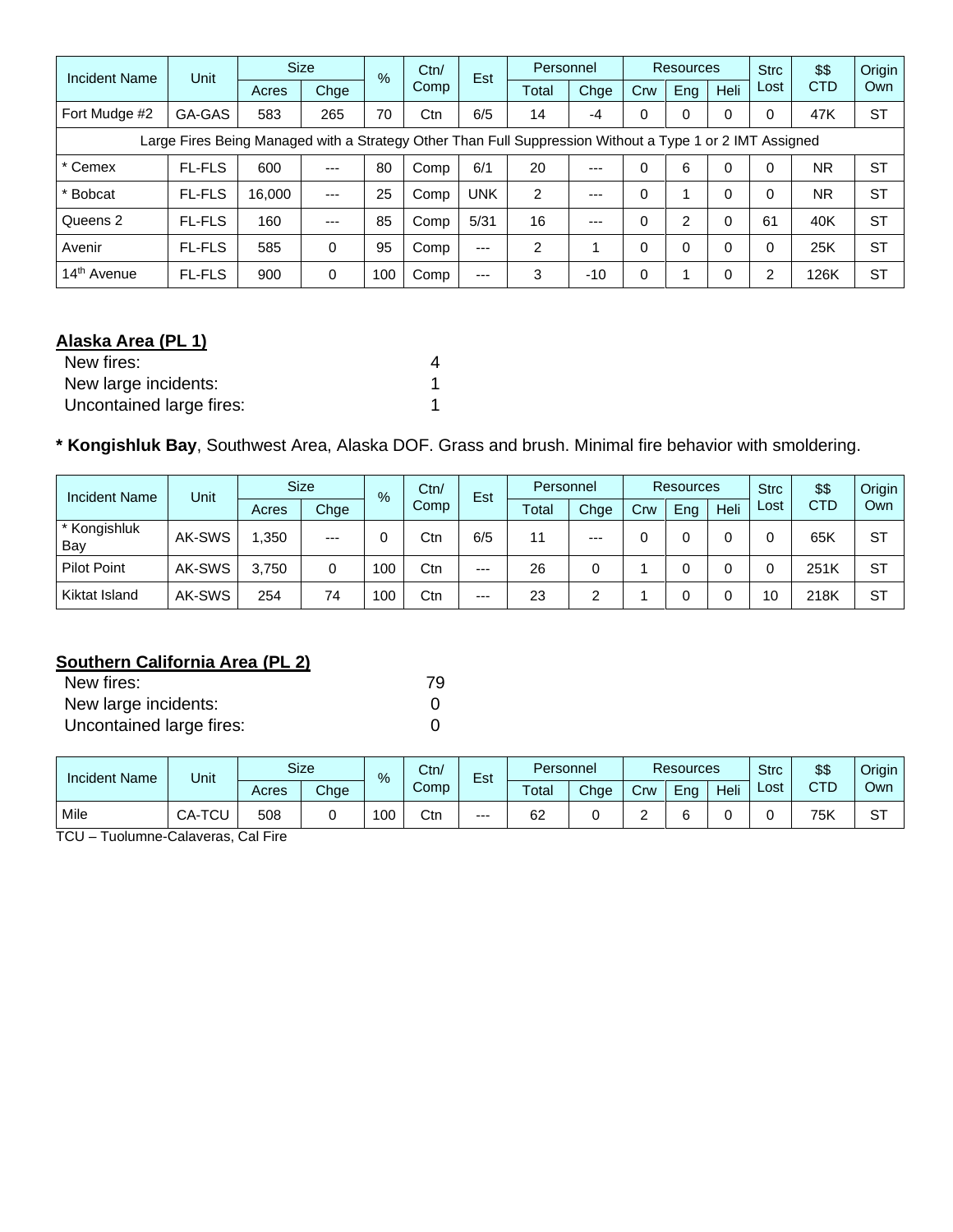**Fires and Acres (May 28, 2021 – May 30, 2021) (by Protection):**

| Area                     |              | <b>BIA</b>              | <b>BLM</b>       | <b>FWS</b>     | <b>NPS</b>       | ST/OT           | <b>USFS</b>             | <b>TOTAL</b>            |
|--------------------------|--------------|-------------------------|------------------|----------------|------------------|-----------------|-------------------------|-------------------------|
|                          | <b>FIRES</b> | $\mathbf 0$             | $\overline{2}$   | $\mathbf 0$    | $\mathbf 0$      | $\overline{2}$  | $\mathbf 0$             | 4                       |
| Alaska Area              | <b>ACRES</b> | $\boldsymbol{0}$        | $\mathbf 0$      | $\mathbf 0$    | $\mathbf 0$      | 1,422           | $\boldsymbol{0}$        | 1,422                   |
| Northwest Area           | <b>FIRES</b> | $\mathbf 0$             | $\overline{0}$   | $\overline{0}$ | $\overline{0}$   | 20              | $\overline{2}$          | 22                      |
|                          | <b>ACRES</b> | $\mathbf 0$             | $\mathbf 0$      | $\overline{0}$ | $\overline{0}$   | 64              | $\mathbf 0$             | 64                      |
| Northern California Area | <b>FIRES</b> | $\mathbf{1}$            | $\mathbf 0$      | $\mathbf 0$    | $\mathbf 0$      | 44              | 11                      | 56                      |
|                          | <b>ACRES</b> | $\overline{5}$          | $\boldsymbol{0}$ | $\mathbf 0$    | $\overline{0}$   | 44              | 11                      | 60                      |
| Southern California Area | <b>FIRES</b> | $\mathbf 0$             | 3                | $\mathbf 0$    | $\mathbf{1}$     | 66              | 9                       | 79                      |
|                          | <b>ACRES</b> | $\boldsymbol{0}$        | $\,6\,$          | $\mathbf 0$    | 1                | 827             | $\mathbf{1}$            | 835                     |
| Northern Rockies Area    | <b>FIRES</b> | $\mathbf 0$             | $\mathbf 0$      | $\mathbf 0$    | $\overline{0}$   | 3               | $\mathbf 0$             | $\overline{\mathbf{3}}$ |
|                          | <b>ACRES</b> | $\pmb{0}$               | $\boldsymbol{0}$ | $\mathbf 0$    | $\overline{0}$   | $5\phantom{.0}$ | $\mathbf 0$             | $5\phantom{.0}$         |
| <b>Great Basin Area</b>  | <b>FIRES</b> | $\boldsymbol{0}$        | $\overline{7}$   | $\mathbf 0$    | $\mathbf{1}$     | $\overline{4}$  | $\overline{7}$          | 19                      |
|                          | <b>ACRES</b> | $\pmb{0}$               | 1,135            | $\overline{0}$ | $\mathbf 0$      | 401             | 59                      | 1,595                   |
| Southwest Area           | <b>FIRES</b> | $\overline{\mathbf{4}}$ | $\mathbf{1}$     | $\mathbf 0$    | $\mathbf 0$      | 5               | 22                      | 32                      |
|                          | <b>ACRES</b> | 1                       | $\mathbf 0$      | $\mathbf 0$    | $\boldsymbol{0}$ | 86              | 11,038                  | 11,127                  |
| Rocky Mountain Area      | <b>FIRES</b> | $\boldsymbol{0}$        | $\mathbf{1}$     | $\mathbf 0$    | $\mathbf{1}$     | $\overline{2}$  | 4                       | 8                       |
|                          | <b>ACRES</b> | $\pmb{0}$               | $\boldsymbol{0}$ | $\mathbf 0$    | $\mathbf 0$      | 22              | $\overline{2}$          | 24                      |
| Eastern Area             | <b>FIRES</b> | $\pmb{0}$               | $\mathbf 0$      | $\mathbf 0$    | $\mathbf 0$      | 13              | $\overline{\mathbf{4}}$ | 17                      |
|                          | <b>ACRES</b> | $\pmb{0}$               | $\boldsymbol{0}$ | $\mathbf 0$    | $\boldsymbol{0}$ | 131             | $\overline{2}$          | 133                     |
| Southern Area            | <b>FIRES</b> | $\pmb{0}$               | $\mathbf 0$      | $\mathbf 0$    | $\mathbf 0$      | 147             | $\mathbf{1}$            | 148                     |
|                          | <b>ACRES</b> | $\pmb{0}$               | $\boldsymbol{0}$ | $\mathbf 0$    | $\mathbf 0$      | 10,545          | $\pmb{0}$               | 10,545                  |
| <b>TOTAL FIRES:</b>      |              | $5\phantom{.0}$         | 14               | $\pmb{0}$      | $\mathbf{3}$     | 306             | 60                      | 388                     |
| <b>TOTAL ACRES:</b>      |              | 6                       | 1,142            | $\pmb{0}$      | 1                | 13,548          | 11,115                  | 25,813                  |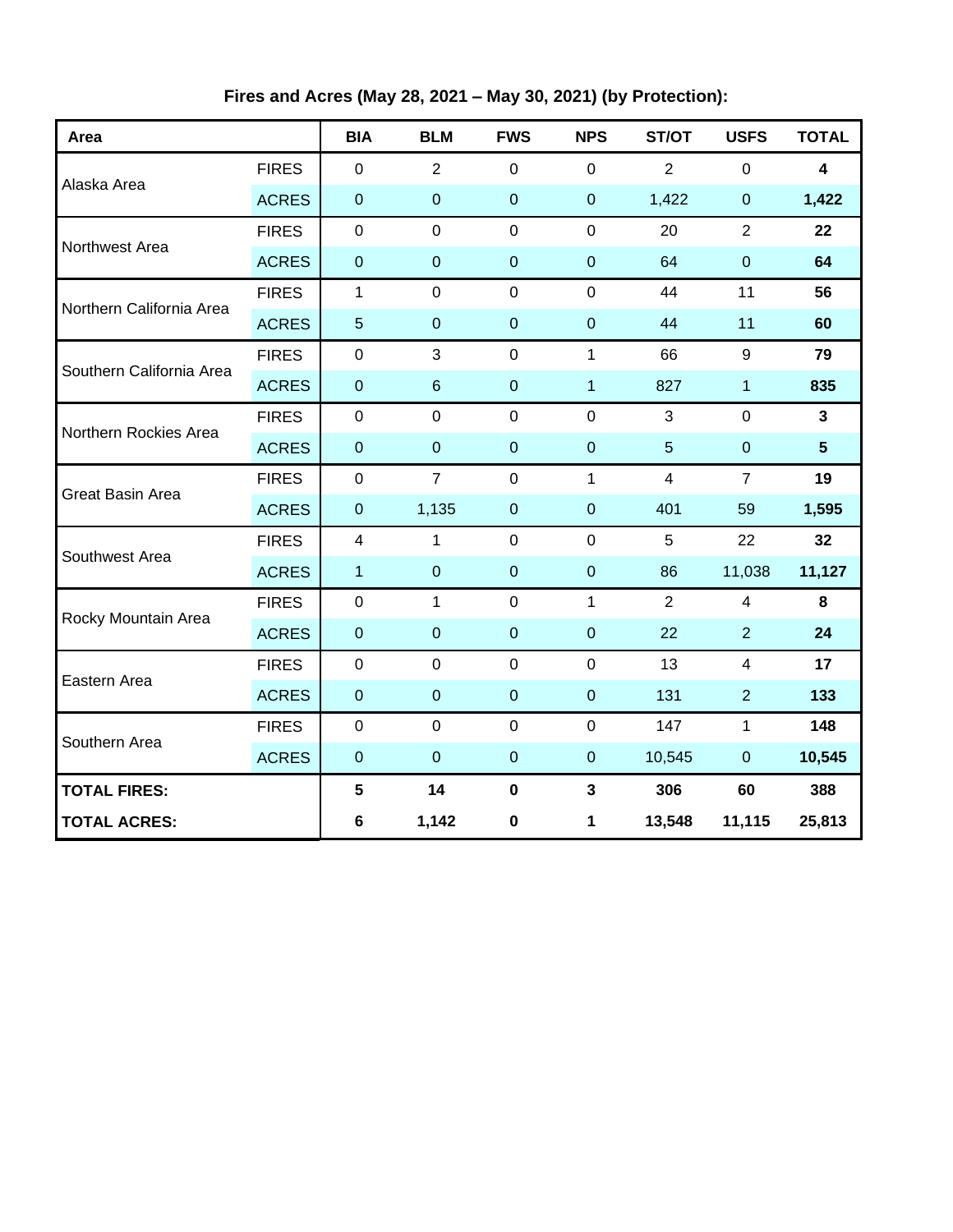**Fires and Acres Year-to-Date (by Protection):**

| Area                     |              | <b>BIA</b>     | <b>BLM</b>     | <b>FWS</b>     | <b>NPS</b>     | ST/OT   | <b>USFS</b>    | <b>TOTAL</b> |
|--------------------------|--------------|----------------|----------------|----------------|----------------|---------|----------------|--------------|
|                          | <b>FIRES</b> | $\mathbf 0$    | 15             | 0              | $\mathbf 0$    | 94      | $6\phantom{1}$ | 115          |
| Alaska Area              | <b>ACRES</b> | $\mathbf 0$    | 101            | $\pmb{0}$      | $\pmb{0}$      | 5,406   | 3              | 5,510        |
| Northwest Area           | <b>FIRES</b> | 46             | 55             | 11             | $\mathbf 0$    | 527     | 54             | 693          |
|                          | <b>ACRES</b> | 201            | 200            | 14             | $\pmb{0}$      | 3,444   | 1,486          | 5,347        |
| Northern California Area | <b>FIRES</b> | 3              | $\overline{7}$ | 0              | 4              | 1,115   | 145            | 1,274        |
|                          | <b>ACRES</b> | $\overline{7}$ | $\mathbf 0$    | $\overline{0}$ | $\pmb{0}$      | 3,085   | 259            | 3,352        |
| Southern California Area | <b>FIRES</b> | $\overline{7}$ | 51             | 1              | 5              | 1,484   | 166            | 1,714        |
|                          | <b>ACRES</b> | 26             | 2,973          | 1              | $\bf 8$        | 9,926   | 1,433          | 14,368       |
| Northern Rockies Area    | <b>FIRES</b> | 639            | 8              | $\overline{2}$ | $\mathbf 1$    | 406     | 108            | 1,164        |
|                          | <b>ACRES</b> | 32,040         | 79             | 35             | 20             | 16,987  | 20,012         | 69,173       |
| <b>Great Basin Area</b>  | <b>FIRES</b> | 13             | 153            | $\mathbf{1}$   | 6              | 243     | 53             | 469          |
|                          | <b>ACRES</b> | 2,301          | 9,875          | $\mathbf 0$    | $\overline{4}$ | 32,392  | 1,196          | 45,769       |
| Southwest Area           | <b>FIRES</b> | 295            | 71             | 6              | 9              | 218     | 355            | 954          |
|                          | <b>ACRES</b> | 16,235         | 7,970          | 85             | 2,778          | 10,123  | 60,630         | 97,821       |
| Rocky Mountain Area      | <b>FIRES</b> | 65             | 29             | 4              | 5              | 149     | 51             | 303          |
|                          | <b>ACRES</b> | 2,142          | 38             | 1,256          | 307            | 70,560  | 2,843          | 77,147       |
| Eastern Area             | <b>FIRES</b> | 357            | $\mathbf 0$    | 20             | 10             | 5,602   | 314            | 6,303        |
|                          | <b>ACRES</b> | 12,326         | $\mathbf{0}$   | 13,273         | 536            | 25,519  | 15,504         | 67,158       |
| Southern Area            | <b>FIRES</b> | 370            | $\mathbf 0$    | 46             | 27             | 11,064  | 339            | 11,846       |
|                          | <b>ACRES</b> | 28,682         | $\pmb{0}$      | 10,338         | 6,299          | 223,802 | 25,666         | 294,789      |
| <b>TOTAL FIRES:</b>      |              | 1,795          | 389            | 91             | 67             | 20,902  | 1,591          | 24,835       |
| <b>TOTAL ACRES:</b>      |              | 93,961         | 21,237         | 25,003         | 9,952          | 401,246 | 129,035        | 680,436      |

| Ten Year Average Fires $(2011 - 2020$ as of today) | 21.367    |
|----------------------------------------------------|-----------|
| Ten Year Average Acres (2011 – 2020 as of today)   | 1,123,449 |

**\*\*\*Changes in some agency YTD acres reflect more accurate mapping or reporting adjustments.** \*\*\*Additional wildfire information is available through the Geographic Areas at **<https://gacc.nifc.gov/>**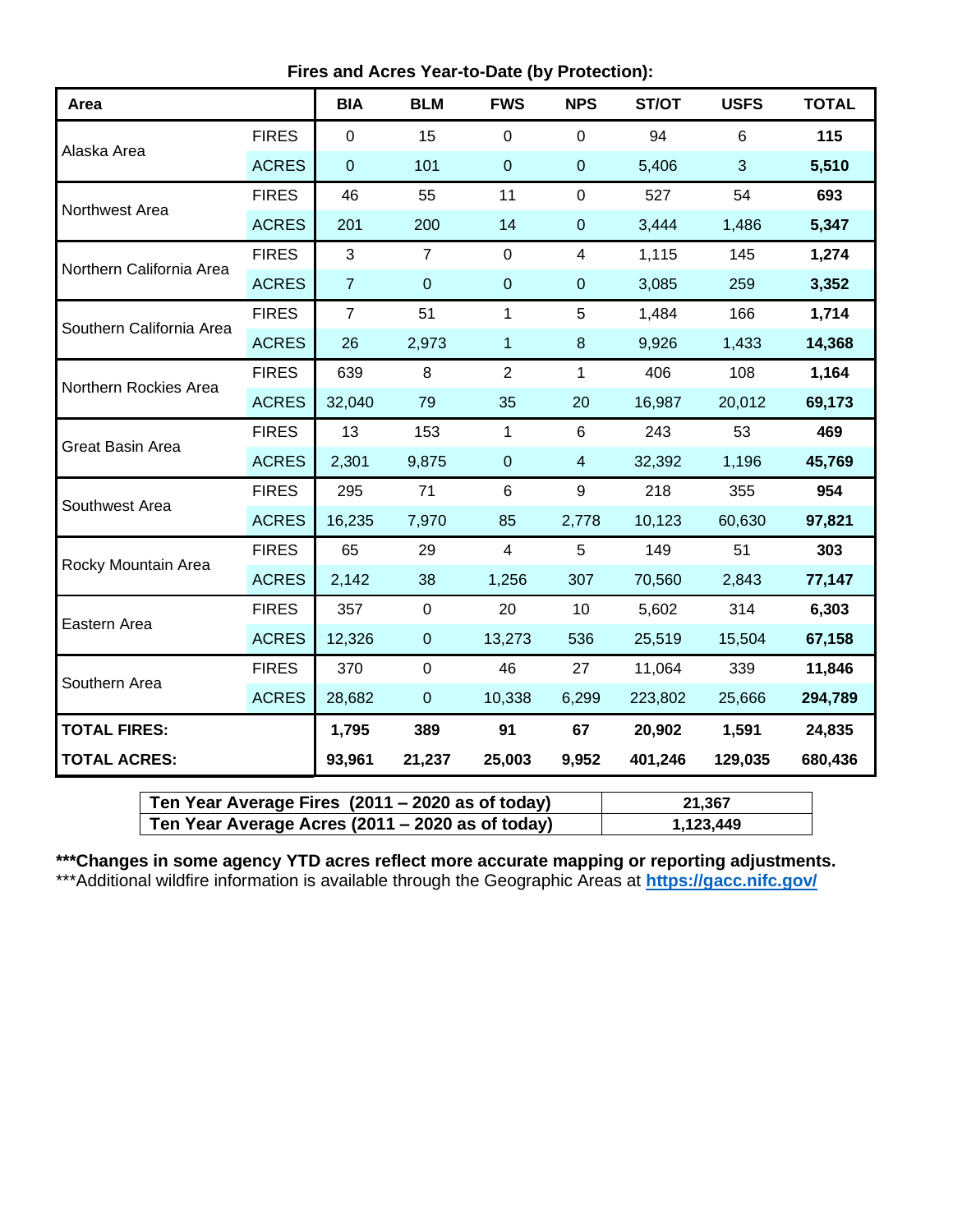## **Canadian Fires and Hectares**

| <b>PROVINCES</b>        | <b>FIRES</b><br>YESTERDAY | <b>HECTARES</b><br><b>YESTERDAY</b> | <b>FIRES</b><br>YEAR-TO-DATE | <b>HECTARES</b><br>YEAR-TO-<br><b>DATE</b> |
|-------------------------|---------------------------|-------------------------------------|------------------------------|--------------------------------------------|
| <b>BRITISH COLUMBIA</b> | $\Omega$                  | 0                                   | $\Omega$                     | $\Omega$                                   |
| <b>YUKON TERRITORY</b>  |                           | 0                                   | 4                            | 0                                          |
| <b>ALBERTA</b>          | $\Omega$                  | $\Omega$                            | 437                          | 13,084                                     |
| NORTHWEST TERRITORY     | 1                         | 0                                   | 2                            | $\Omega$                                   |
| <b>SASKATCHEWAN</b>     | 3                         | 104                                 | 131                          | 9,043                                      |
| <b>MANITOBA</b>         | 4                         | 4,828                               | 82                           | 276,066                                    |
| <b>ONTARIO</b>          | 12                        | 27                                  | 137                          | 18,706                                     |
| <b>QUEBEC</b>           | 22                        | 13                                  | 257                          | 163                                        |
| <b>NEWFOUNDLAND</b>     | 0                         | 0                                   | 23                           | 182                                        |
| <b>NEW BRUNSWICK</b>    | 4                         | 12 <sup>2</sup>                     | 112                          | 193                                        |
| <b>NOVA SCOTIA</b>      | $\Omega$                  | 0                                   | 80                           | 168                                        |
| PRINCE EDWARD ISLAND    | 0                         | $\Omega$                            | 1                            | 0                                          |
| <b>NATIONAL PARKS</b>   |                           | 6                                   | 6                            | 36                                         |
| <b>TOTALS</b>           | 48                        | 4,989                               | 1,272                        | 317,640                                    |

\*1 Hectare = 2.47 Acres

**Predictive Services Discussion:** Upper-level ridging will continue to build over the West, especially the West Coast with well above average temperatures and low RH expected again. Temperatures will be 15-35°F above normal from central California into the Pacific Northwest with the most anomalously warm temperatures from the Central Valley to the Coast Ranges of northern California and southwest Oregon. Isolated to scattered drier thunderstorms are likely over the higher terrain in portions of Utah and northern Arizona. Mostly wet thunderstorms will likely continue over the eastern half of New Mexico and in portions of the Colorado Rockies.

<http://www.predictiveservices.nifc.gov/outlooks/outlooks.htm>